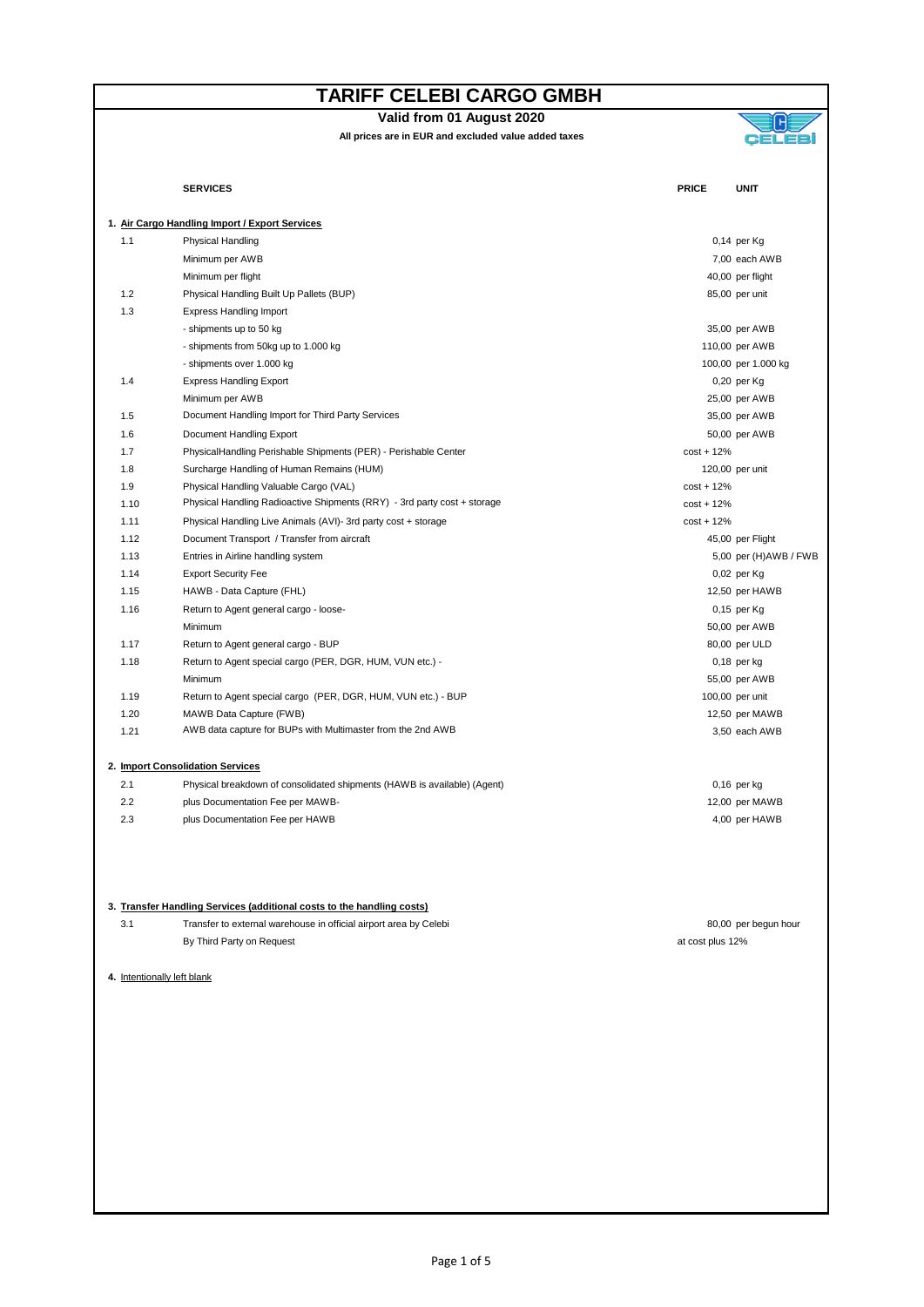**Valid from 01 August 2020**

**Alt** 

|     | All prices are in EUR and excluded value added taxes                                                                                         |                               |                       |  |  |  |  |
|-----|----------------------------------------------------------------------------------------------------------------------------------------------|-------------------------------|-----------------------|--|--|--|--|
|     | <b>SERVICES</b>                                                                                                                              | <b>PRICE</b>                  | <b>UNIT</b>           |  |  |  |  |
|     | 5. Security Services                                                                                                                         |                               |                       |  |  |  |  |
| 5.1 | X-Ray Scanning (XRY) MAX Package Weight 3000 kg (175 cm X180 cm)                                                                             |                               | 0,12 per Kg           |  |  |  |  |
|     | plus Fee per piece                                                                                                                           |                               | 0,60 per piece        |  |  |  |  |
|     | Minimum                                                                                                                                      |                               | 55,00 per AWB         |  |  |  |  |
| 5.2 | Trace Detector Scanning (Sniffern / ETD)                                                                                                     |                               | 12,00 per piece       |  |  |  |  |
|     | Minimum                                                                                                                                      |                               | 65,00 per order       |  |  |  |  |
| 5.3 | Physical Inspection(PHS / VCK) ((only if possible)                                                                                           |                               | 9,50 per piece        |  |  |  |  |
|     | Minimum                                                                                                                                      |                               | 65,00 per order       |  |  |  |  |
| 5.4 | Sniffer Dog (EDD) - Pre-advice required minimum 24 hours before service                                                                      |                               | on request            |  |  |  |  |
| 5.5 | Unpacking and Repacking (including unsealing and re-sealing) by Celebi                                                                       | as per chapter 12 per Manhour |                       |  |  |  |  |
| 5.6 | Unpacking and Repacking (including unsealing and re-sealing) by Third party                                                                  | at $cost + 12%$               |                       |  |  |  |  |
|     | 6. General Storage Import Services                                                                                                           |                               |                       |  |  |  |  |
|     | The period for import shipment storage is included for the day of import in Celebi<br>Warehouse and the following day until midnight (23:59) |                               |                       |  |  |  |  |
| 6.1 | Storage Fee after free period                                                                                                                |                               | 3,50 per 100 kg/day   |  |  |  |  |
|     | Minimum                                                                                                                                      |                               | 14,00 per day/AWB     |  |  |  |  |
| 6.2 | Storage Fee after 10 days                                                                                                                    |                               | 4,50 per 100 kg/day   |  |  |  |  |
|     | Minimum                                                                                                                                      |                               | 18,00 per day/AWB     |  |  |  |  |
| 6.3 | Storage Fee after 20 days                                                                                                                    |                               | 5,00 per 100 kg/day   |  |  |  |  |
|     | Minimum                                                                                                                                      |                               | 20,00 per day/AWB     |  |  |  |  |
|     | 7. General Storage Export Services                                                                                                           |                               |                       |  |  |  |  |
|     | Storage is free for 48 hours starting from the time acceptance in Celebi Warehouse.                                                          |                               |                       |  |  |  |  |
|     | No free storage for Not-Ready-To-Go (NRTG) shipments                                                                                         |                               |                       |  |  |  |  |
| 7.1 | Storage Fee after free period                                                                                                                |                               | 3,50 per100 kg/day    |  |  |  |  |
|     | Minimum                                                                                                                                      |                               | 25,00 per day/AWB     |  |  |  |  |
| 7.2 | Storage Fee NRTG shipments                                                                                                                   |                               | 5,50 per 100 kg/day   |  |  |  |  |
|     | Minimum                                                                                                                                      |                               | 25,00 per day/AWB     |  |  |  |  |
|     |                                                                                                                                              |                               |                       |  |  |  |  |
|     | 8. Special Storage Services (Import / Export)<br>No free storage for special cargo                                                           |                               |                       |  |  |  |  |
| 8.1 | Transfer into C- Warehouse                                                                                                                   |                               | 95,00 per AWB         |  |  |  |  |
| 8.2 | Storage Fee C-Warehouse                                                                                                                      |                               | 6,50 per100 kg/day    |  |  |  |  |
|     | Minimum                                                                                                                                      |                               | 25,00 per day/AWB     |  |  |  |  |
| 8.3 | Storage Fee Vulnerable (VUN) Cage                                                                                                            |                               | 3,50 per 100kg/day    |  |  |  |  |
|     | Minimum                                                                                                                                      |                               |                       |  |  |  |  |
|     |                                                                                                                                              |                               | 40,00 per day/AWB     |  |  |  |  |
| 8.4 | Storage Fee DGR Import                                                                                                                       |                               | 4,50 per 100 kg/day   |  |  |  |  |
|     | Minimum                                                                                                                                      |                               | 25,00 per day/AWB     |  |  |  |  |
| 8.5 | Storage Fee DGR Export                                                                                                                       |                               | 6,00 per 100 kg/day   |  |  |  |  |
|     | Minimum                                                                                                                                      |                               | 45,00 per day/AWB     |  |  |  |  |
| 8.6 | Storage Fee Empty Units (single size containers until LD3)                                                                                   |                               | 5,00 per unit/per day |  |  |  |  |
| 8.7 | Storage Fee Empty Units (double size containers upward LD4)                                                                                  |                               | 7,00 per unit/per day |  |  |  |  |
| 8.8 | Storage Fee Empty Units (pallets)                                                                                                            |                               | 1,50 per unit/per day |  |  |  |  |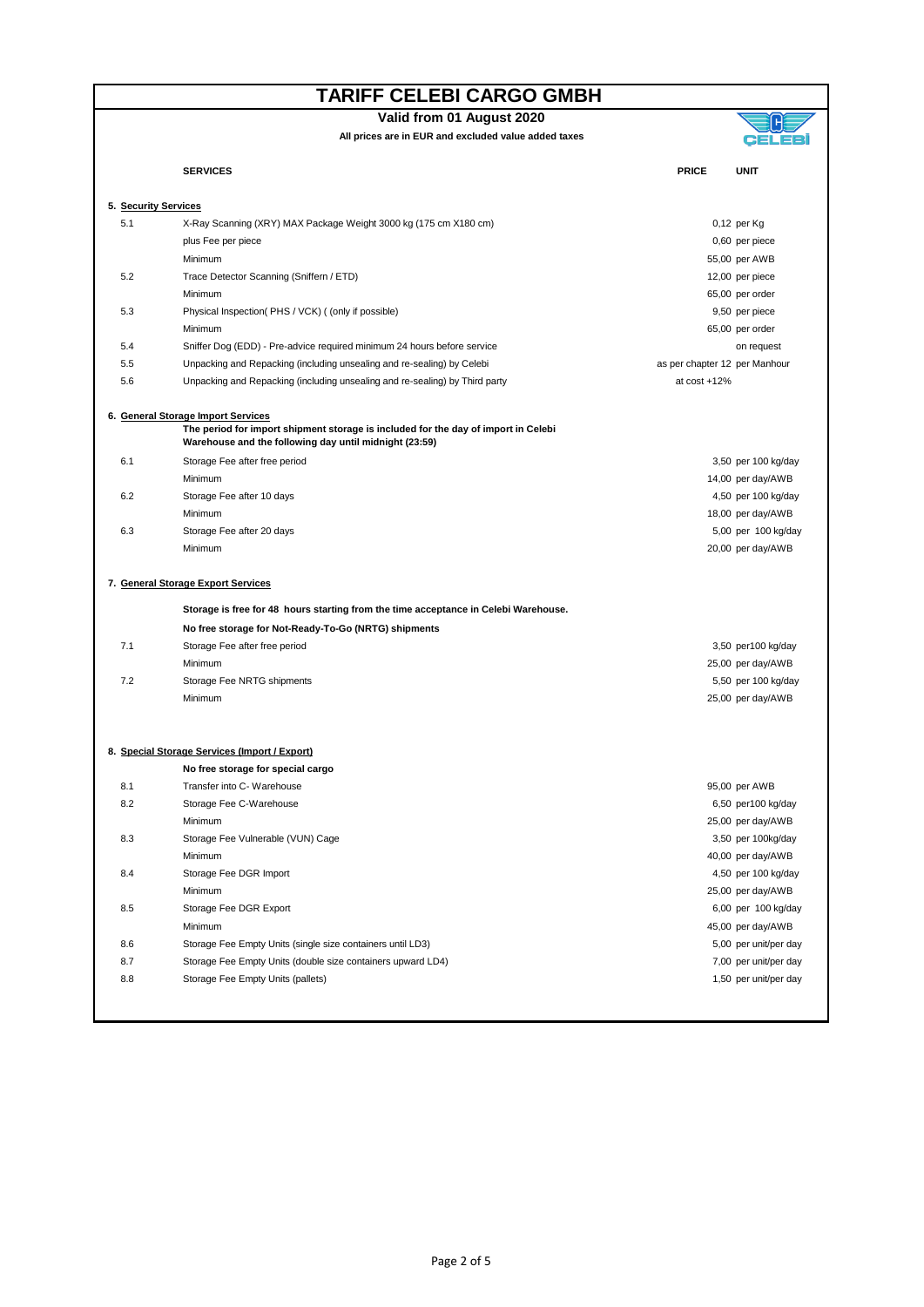| Valid from 01 August 2020 |  |
|---------------------------|--|
|---------------------------|--|

|                                                         | <b>SERVICES</b>                                                                    | <b>PRICE</b>     | UNIT                                  |  |  |
|---------------------------------------------------------|------------------------------------------------------------------------------------|------------------|---------------------------------------|--|--|
| 8. Special Storage Services (Import / Export) continued |                                                                                    |                  |                                       |  |  |
| 8.9                                                     | Storage of loose cargo in Celebi CRT or COL room                                   |                  | 0,12 per kg/per day                   |  |  |
|                                                         | <b>MIN</b>                                                                         |                  | 35,00 per day/ per AWB                |  |  |
|                                                         | - Cool storage only upon prior confirmation by Celebi -                            |                  |                                       |  |  |
| 8.10                                                    | Storage of intact pallets in Celebi cold room (only in CRT Chamber)                |                  |                                       |  |  |
|                                                         | up to 2 hours                                                                      |                  | 36,00 per unit                        |  |  |
|                                                         | up to 4 hours                                                                      |                  | 72,00 per unit                        |  |  |
|                                                         | from 4 to 6 hours                                                                  |                  | 108,00 per unit                       |  |  |
|                                                         | from 6 to 24 hours                                                                 |                  | 144,00 per unit                       |  |  |
|                                                         | from 24 hrs for each day                                                           |                  | 144,00 per unit                       |  |  |
|                                                         | - Cool storage only upon prior confirmation by Celebi -                            |                  |                                       |  |  |
| 8.11                                                    | Storage of intact containers (LD3 size) in Celebi cold room (only in CRT Chamber)  |                  |                                       |  |  |
|                                                         | up to 2 hours                                                                      |                  | 24,00 per unit                        |  |  |
|                                                         | up to 4 hours                                                                      |                  | 48,00 per unit                        |  |  |
|                                                         | up to 6 hours                                                                      |                  | 72,00 per unit                        |  |  |
|                                                         | 6 to 24 hours                                                                      |                  | 96,00 per unit                        |  |  |
|                                                         | from 24 hrs for each further 24 hours or fraction thereof/container                |                  | 96,00 per unit                        |  |  |
|                                                         | Double sized containers (RAP) to be multplied by LD3 rate                          |                  |                                       |  |  |
|                                                         | - Cool storage only upon prior confirmation by Celebi -                            |                  |                                       |  |  |
| 9. Customs Services                                     |                                                                                    |                  |                                       |  |  |
| 9.1                                                     | Atlas Fee / Shipment Release Fee (Agents)                                          |                  | 17,00 per AWB                         |  |  |
| 9.2                                                     | Atlas Fee / Shipment Release Fee (Private customer)                                |                  | 25,00 per AWB                         |  |  |
| 9.3                                                     | Shipment Release Fee for Transit Shipments (Agents)                                |                  | 16,00 per AWB                         |  |  |
| 9.4                                                     | Shipment Release Fee (Private customer)                                            |                  | 25,00 per AWB                         |  |  |
| 9.5                                                     | Writing of T1 (including 5 positions) - Maximum value of the goods 1 Mio. Euro     |                  | 95,00 per T1                          |  |  |
|                                                         | Each position after                                                                |                  | 5,00 per position                     |  |  |
| 9.6                                                     | Clearance of T1 / T2                                                               |                  | 35,00 per T1 / T2                     |  |  |
| 9.7                                                     | <b>Customs Extension / Customs Notification</b>                                    |                  | 50,00 per occurance                   |  |  |
| 9.8                                                     | <b>Physical Customs Check</b>                                                      |                  | 80,00 per hour                        |  |  |
| 9.9                                                     | Customs Destruction by Celebi Warehouse excluding storage                          |                  | 250,00 per AWB                        |  |  |
| 9.10                                                    | Customs Destruction Fees at Third Party                                            | at per Cost +30% |                                       |  |  |
| 9.11                                                    | <b>Customs ICS Entries</b>                                                         |                  | 3,50 per (H)AWB                       |  |  |
| 9.12                                                    | <b>MRN Missing Data Entry</b>                                                      |                  | 35,00 per missing MRN                 |  |  |
| 9.13                                                    | <b>Customs on Ramp Supervision</b>                                                 |                  | 55,00 per 30 MIN                      |  |  |
| 9.14                                                    | plus Third Party Cost<br>Customs declaration entry/related with 11.11              | at per Cost +12% |                                       |  |  |
|                                                         | Change of Authorized Agent                                                         |                  | 10,00 per (H)AWB<br>15,00 per process |  |  |
| 9.15                                                    |                                                                                    |                  |                                       |  |  |
|                                                         | 10. Truck loading and unloading                                                    |                  |                                       |  |  |
| 10.1                                                    | Loose (including on europallet shipments) Loading and Unloading including forklift |                  | 0,05 per Kg                           |  |  |
|                                                         | Minimum                                                                            |                  | 25,00 per order                       |  |  |
|                                                         | 10.000 kg and up                                                                   |                  | on request                            |  |  |
| 10.2                                                    | BUP Loading and Unloading                                                          |                  | 25,00 per ULD                         |  |  |
| 10.3                                                    | Palletising and De-palletising for Loading and Unloading                           |                  | 0,10 per Kg                           |  |  |
|                                                         | Minimum                                                                            |                  | 25,00 per order                       |  |  |
|                                                         | 11. Miscellaneous Services (upon explicit agreement)                               |                  |                                       |  |  |
|                                                         | <b>Export Dangerous Goods Checks excluding RRY Shipments</b>                       |                  |                                       |  |  |
| 11.1                                                    | DG Check (OK) PAX A/C                                                              |                  | 100,00 per check                      |  |  |
|                                                         | + per piece                                                                        |                  | 3,00 per piece                        |  |  |
| 11.2                                                    | DG Check (OK) for other DG Goods (ICE, MAG, ELM, ELI, RRE, REQ)                    |                  | 50,00 per check                       |  |  |
|                                                         | + per piece                                                                        |                  | 1,50 per piece                        |  |  |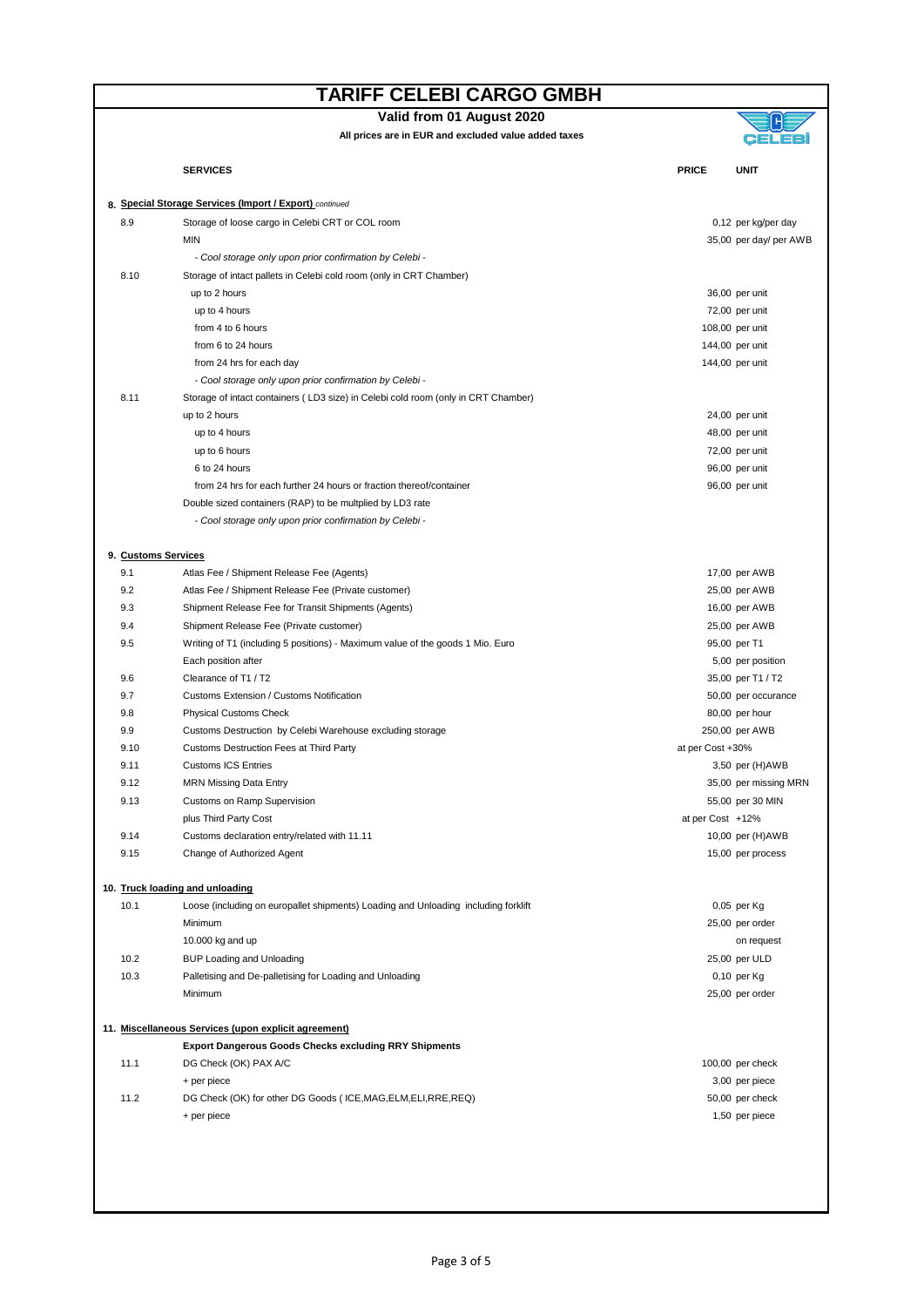|  | Valid from 01 August 2020 |
|--|---------------------------|
|--|---------------------------|



|       | <b>SERVICES</b>                                                     | <b>PRICE</b>    | <b>UNIT</b>                               |
|-------|---------------------------------------------------------------------|-----------------|-------------------------------------------|
|       | 11. Miscellaneous Services (upon explicit agreement)                |                 |                                           |
|       |                                                                     |                 |                                           |
| 11.3  | DG Check (OK) Cargo A/C only (CAO)                                  |                 | 145,00 per check                          |
|       | + per piece                                                         |                 | 3,00 per piece                            |
| 11.4  | DG Check (NOT OK) PAX A/C                                           |                 | 100,00 per check                          |
| 11.5  | DG Check (NOT OK) for other DG Goods (ICE, MAG, ELM, ELI, RRE, REQ) |                 | 50,00 per check                           |
| 11.6  | DG Check (NOT OK) Cargo A/C only (CAO)                              |                 | 145,00 per check                          |
| 11.7  | <b>DGD Printing</b>                                                 |                 | 25,00 per DGD                             |
|       | <b>Import Dangerous Goods Check</b>                                 |                 |                                           |
| 11.8  | DG Import Check - < 100 pcs                                         |                 | 65,00 per AWB                             |
|       | DG Import Check - > 100 pcs                                         |                 | 130,00 per AWB                            |
|       |                                                                     |                 |                                           |
|       | <b>Other Services</b>                                               |                 |                                           |
| 11.9  | Preparation of an AWB                                               |                 | 26,00 per AWB                             |
| 11.10 | Preparation of a Service-AWB                                        |                 | 26,00 per AWB                             |
| 11.11 | Correction of an AWB                                                |                 | 15,00 per AWB                             |
| 11.12 | Change after Preparation AWB (CCA Fee)                              |                 | 30,00 per AWB                             |
| 11.13 | <b>Weighing Loose Shipments</b>                                     |                 | $0,04$ per kg                             |
| 11.14 | Minimum                                                             |                 | 20,00 per shipment                        |
| 11.15 | Measuring of Loose Shipments                                        |                 | 3,00 per piece                            |
|       | Minimum                                                             |                 | 25,00 per shipment                        |
| 11.16 | Weighing and Measuring of Intact Aircraft Pallets (BUP)             |                 | 35,00 per pallet                          |
| 11.17 | <b>Charges Collect Fee</b>                                          | 5%              |                                           |
|       | Minimum                                                             |                 | 45,00 per AWB                             |
| 11.18 | Bank clearance / Release                                            |                 | 35,00 per AWB                             |
| 11.19 | Damage Report (CDS / TA)                                            |                 | 35,00 per report                          |
| 11.20 | BUP tiedown/restrap                                                 |                 | 10,00 per unit                            |
| 11.21 | NOTOC Issuance                                                      |                 | 90,00 per document                        |
| 11.22 | Rebuild of BUP pallet                                               |                 | 120,00 per pallet                         |
| 11.23 | <b>ADR</b> Issuance                                                 |                 | 40,00 per truck                           |
| 11.24 | <b>Label Print</b>                                                  |                 | 1,00 per print                            |
|       | Minimum                                                             |                 | 20,00 per order                           |
| 11.25 | Labelling of Shipments (not including printing)                     |                 | 2,50 per piece                            |
| 11.26 | <b>Statistics</b>                                                   | at $cost + 12%$ |                                           |
| 11.27 | Postal                                                              | at $cost + 12%$ |                                           |
| 11.28 | Temperature Controlled Shipments (for Active Containers)            |                 | 60,00 per shipment                        |
| 11.29 | Veterinary/Natural Services (e.g. AVI, handling of plants, etc.)    | at $cost + 12%$ |                                           |
|       | Minimum                                                             |                 | 100,00 AWB/event                          |
|       | plus 3rd party cost and storage                                     | at $cost + 12%$ |                                           |
|       | Veterinarian Visit                                                  |                 | 85,00 per trip                            |
|       | <b>Issuance of GVDE</b>                                             |                 | 55,00 per Document                        |
| 11.30 | Check report (NRTG) shipments                                       |                 | 30,00 per report                          |
| 11.31 | Build of pallet stacks / Providing Empty Units (1-5)                |                 | 50,00 per Order                           |
| 11.32 | Build of pallet stacks / Providing Empty Units (>5)                 |                 | 120,00 per Order                          |
| 11.33 | Pre handling and preperation of containers / providing empty units  |                 | 15,00 per container                       |
| 11.34 | Ramp Supervision (for Cargo and A/C)                                |                 | 120,00 per hour                           |
| 11.35 | Proof of Delivery (POD)                                             |                 | 45,00 per POD                             |
| 11.36 | Preperation of copy for delivery orders                             |                 | 15,00 per order                           |
| 11.37 | Providing copies of documents which already delivered               |                 | 3,00 per copy                             |
| 11.38 | Photocopies                                                         |                 |                                           |
| 11.39 | Fax                                                                 |                 | 2,00 per page                             |
|       | Minimum                                                             |                 | 1,50 per page                             |
| 11.40 |                                                                     |                 | 2,00 per transaction                      |
| 11.41 | Digital photos of cargo                                             |                 | 20,00 per order<br>12,00 per notification |
|       | Notification to private customer                                    |                 |                                           |
|       |                                                                     |                 |                                           |